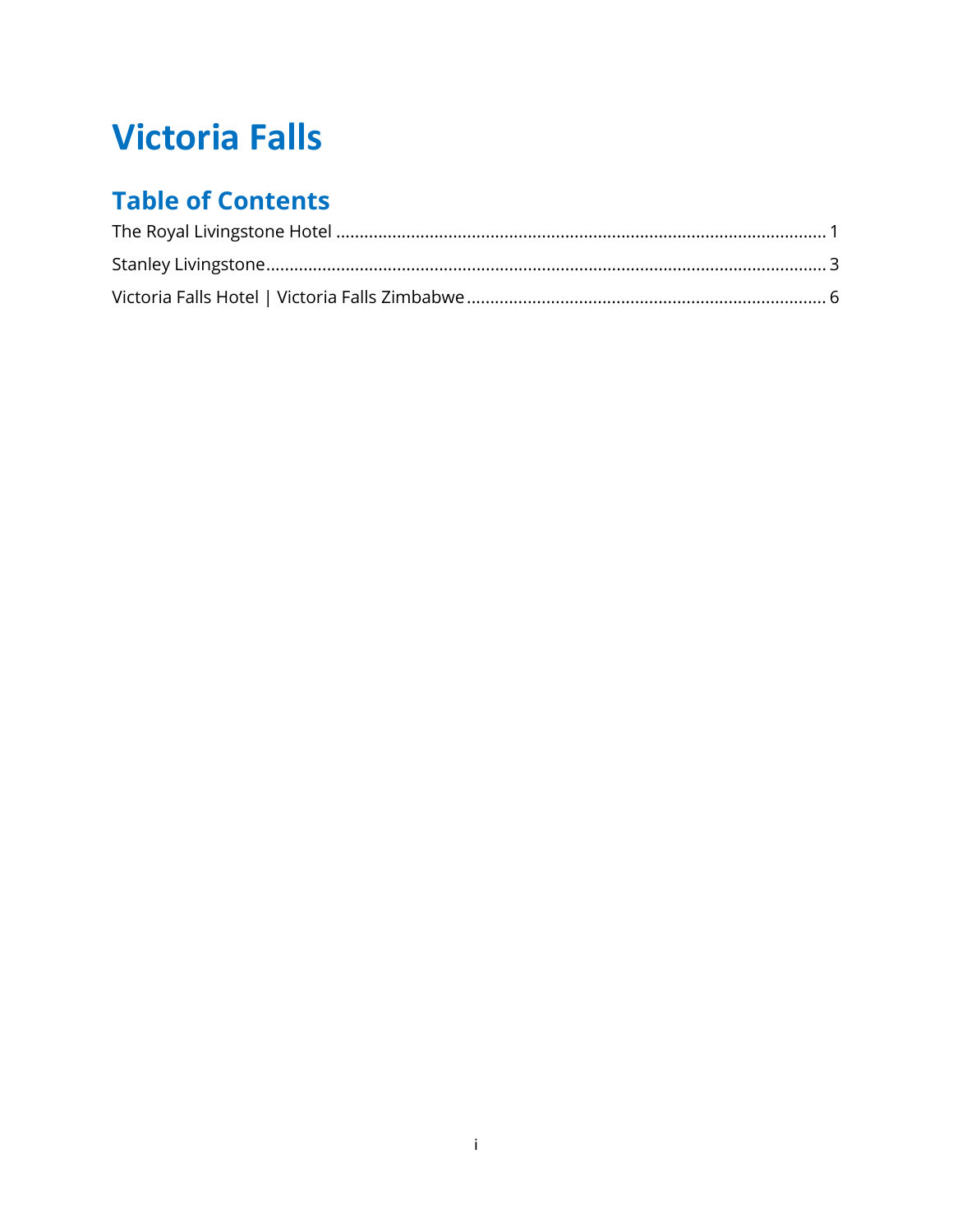# <span id="page-1-0"></span>**The Royal Livingstone Hotel**

# Zambia | Victoria Falls

### **Personal Impression**

This is a beautiful property with a grand foyer, big restaurants and all the facilities offered in a large modern 5-star hotel. A large swimming pool is right outside the main foyer on landscaped green grounds, and you can see the spray of Victoria Falls from the hotel. A member of "The Leading Hotels of the World".





#### **Hotel Location**

The hotel frontage is on the Zambezi River and every room has a water view. You can walk to Victoria Falls in 5 minutes.

#### **Accommodations**

The hotel has 173 rooms all in clusters with each cluster holding 10 suites. A standard room is a

wonderful room with a private deck or balcony in each room. The rooms are a very good size and the decor is modern African. Very plush and comfortable. TV and video in every room, tea and coffee making facilities and 24-hour room service. Some of the clusters are a distance from the main hotel and you will need to ride in the golf carts provided by the hotel.





#### **Presidential Suites**

There are Presidential suites available. These are wonderful suites with a living area upon entering the suite with a really incredible decor. The bedroom and spa bathroom are larger and the suite is very luxurious.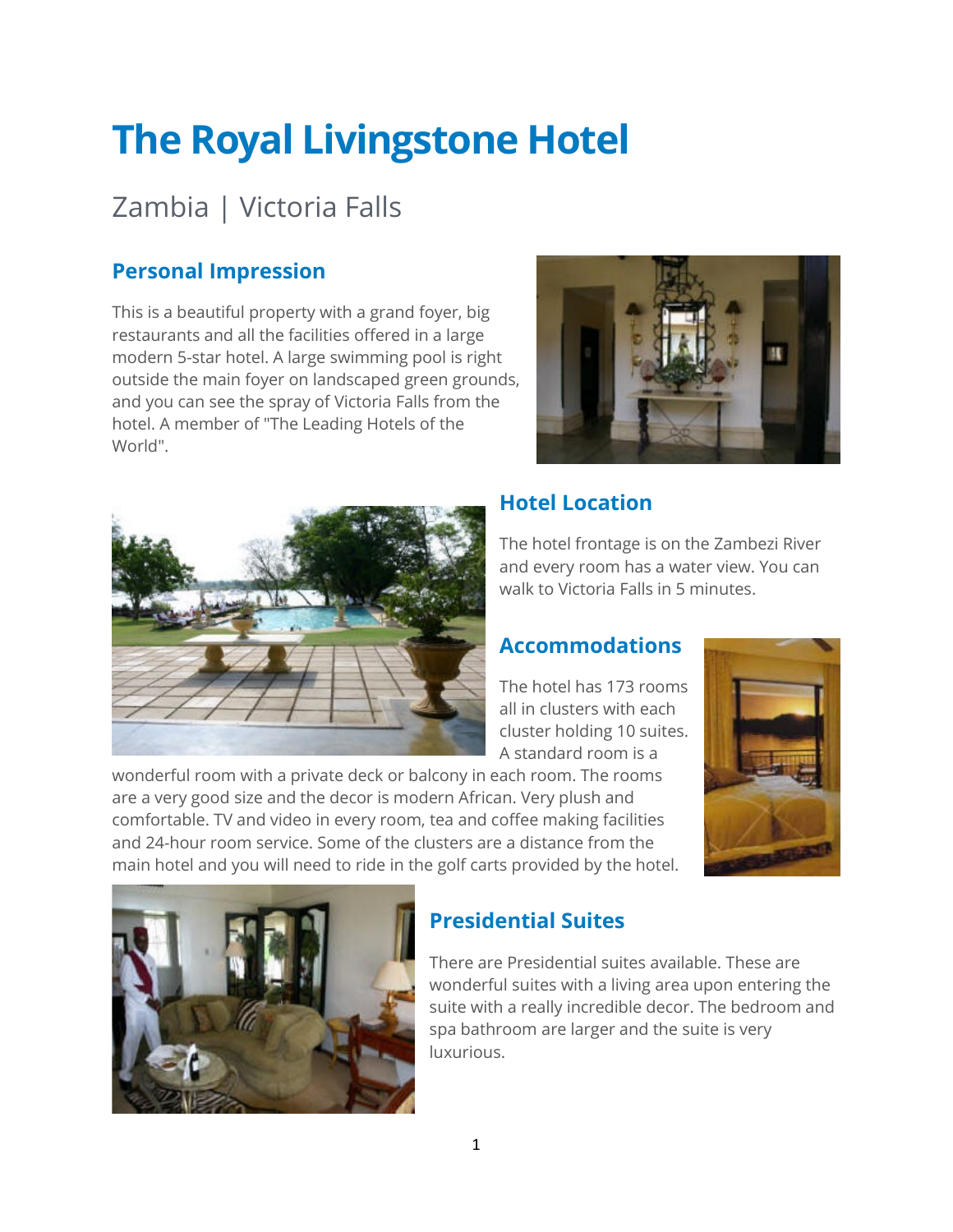#### **Internet Access**

Complimentary High Speed WIFI.

#### **Dining and Wines**

There are several restaurants are in the hotel. One is air-conditioned and one is outside on a raised terrace area overlooking the river and the rolling green lawn. Both restaurants offered a large selection of menu choices. High English tea is served in the lounge each day. Private colonial style dinners can be served on the lush green lawns for an unforgettable dining experience. Of course, there is also 24-hour room service available.

#### **Spa**

The Royal Salon offers massage therapy, facials and a variety of treatments. The spa is located off the foyer of the hotel.

#### **Tour Desk**

The hotel has a variety of tours and adventures available to it guests that can be booked from the hotel. From bungy jumping to flights over the falls. A large variety of options to suit everyone's needs.

#### **Summary**

This is a large luxury hotel with all the amenities one expects from a luxury product. Set on the river, with the spray from Victoria Falls in view it is a lovely place to stay.

**Website:** [The Royal Livingstone Hotel](https://www.anantara.com/en/royal-livingstone?utm_source=GoogleMyBusiness&utm_medium=GMB&utm_term=RoyalLivingstone&utm_content=Home&utm_campaign=Google_GMB)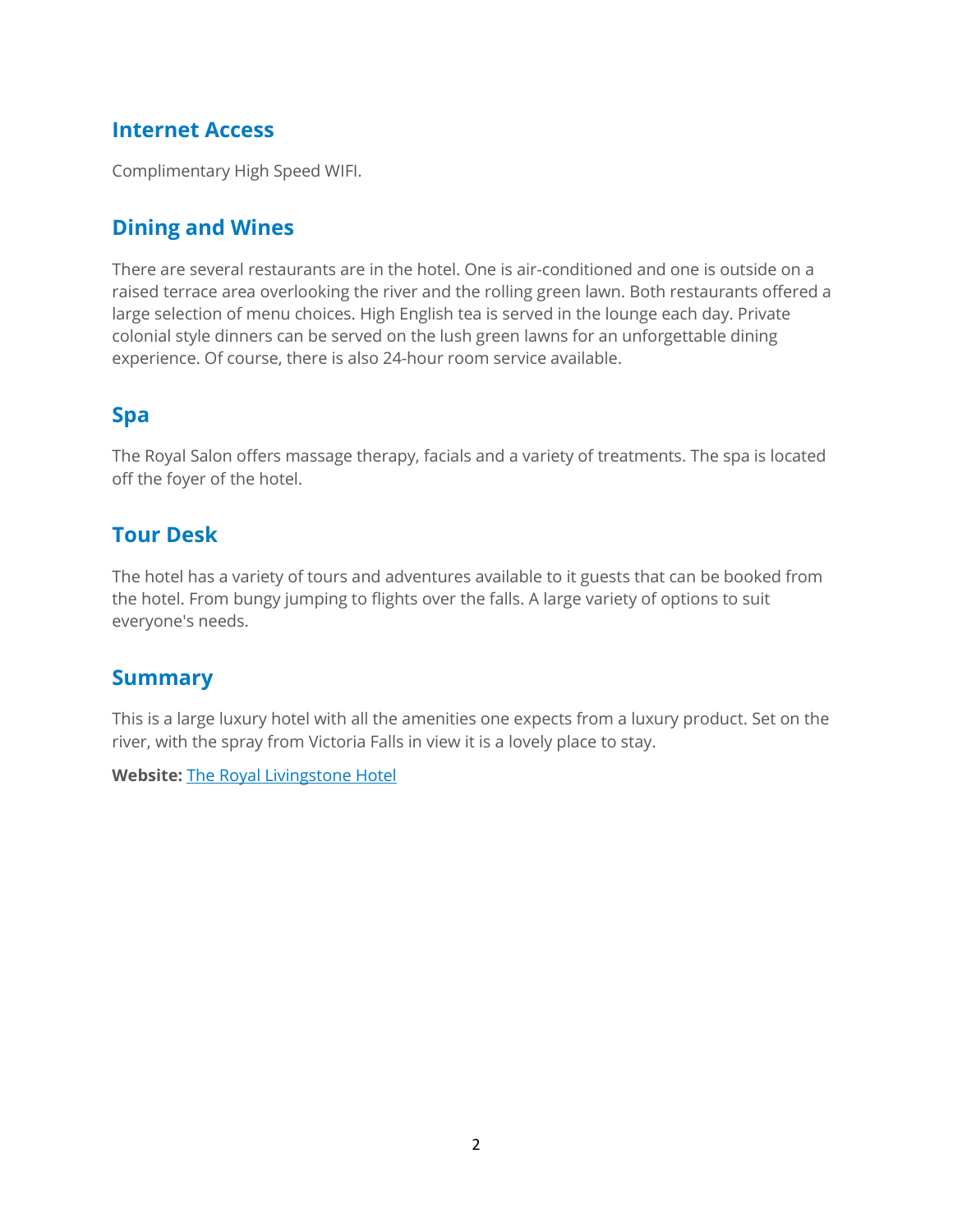# <span id="page-3-0"></span>**Stanley Livingstone**

# Victoria Falls | Zimbabwe

### **Personal Impression**

I was not expecting this level of accommodation in Zimbabwe. The rooms are cottages, the picture above is the front door to your cottage. The restaurant is outstanding, the bar well stocked with a full wine cellar where you can browse and pick your wine for the evening. This bar area looks out over a waterhole and at sunset a herd of elephants paid us a visit as we sipped our wine.





The grounds are beautifully manicured green lawns with a large swimming pool. Everything here says quality; if you choose to stay here you will not be disappointed. This is a first-rate small boutique all suites property offering everything a traveler could want. It is part of the Rani Africa chain.

#### **Location of the Hotel**

The hotel is about a 10-minute drive from Victoria

Falls on the Zimbabwe side. The hotel has two Chevrolet suburban's and offers transfers to the town and a guided tour of Victoria Falls. The hotel is located in a game reserve and sits right in front of a watering hole. You will could see animals from your room and particularly from the bar area.

#### **Accommodations**

16 suites, 10 double and 6 twin. These rooms are really air-conditioned cottages, with a full sitting room with TV, DVD player, and a balcony and a nice sized bedroom and a very lavish bathroom. Complete with a front door with a welcome mat and a wrought iron balcony overlooking the game reserve you feel like you could stay forever.

The décor is comfortable Victorian English. There is a desk with an electrical strip with built in adaptors to accommodate both American and British appliances. A TV is in the credenza. The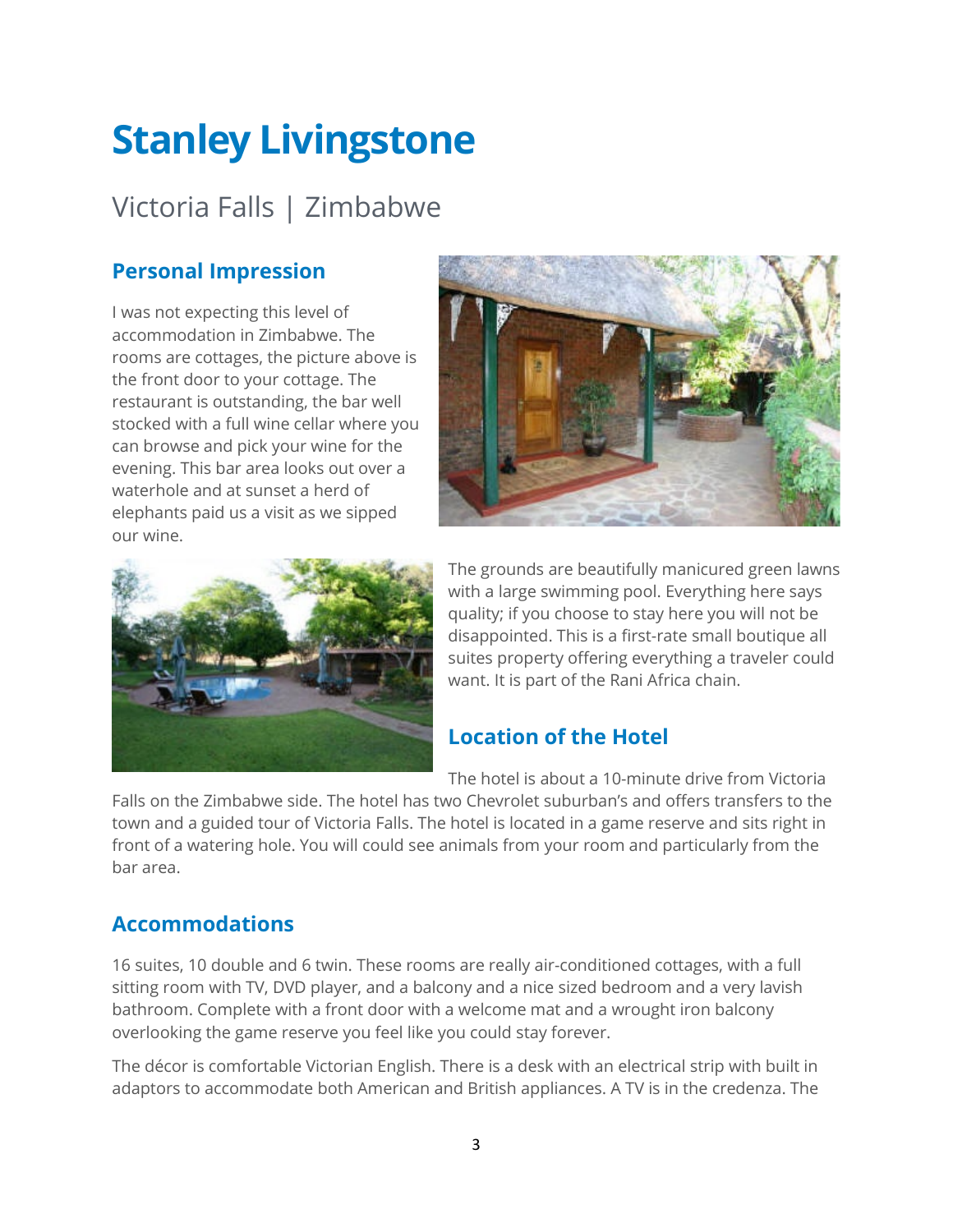bedroom is decorated very tastefully in light colors and has a second TV for viewing in the bedroom. The bathroom has a really plush feel and has a large bath in the middle of the room and a large shower, two sinks and a variety of quality toiletries. It all feels very plush.

These are pictures from our actual cottage during our stay. Extremely comfortable.



Choice of accommodation. You can stay room only, room and breakfast, room with breakfast and dinner, or full room and board with breakfast, lunch, dinner, game drives, bush walks and fully inclusive. I recommend room with breakfast and dinner.

#### **Internet Access**

WIFI available.

## **Dining and Wines**

We were given our menu for the night in the bar. It was a piece of parchment paper with a band made of fresh flowers. Looked more like a special invitation to an elaborate event. The menu instantly



made me smile and turned out to be one of the best meals of my life.



Starters: Crocodile Thermidor (my husband had this is was outstanding, tasted like lobster thermidore) or Buttered Fried mushrooms; Soup: Butternut soup; Main courses: Beef Fillet served with mushroom sauce, or Pan-fried Chicken with Green Peppercorn sauce, or Grilled Ostrich Steak with gooseberry sauce, or Kingklip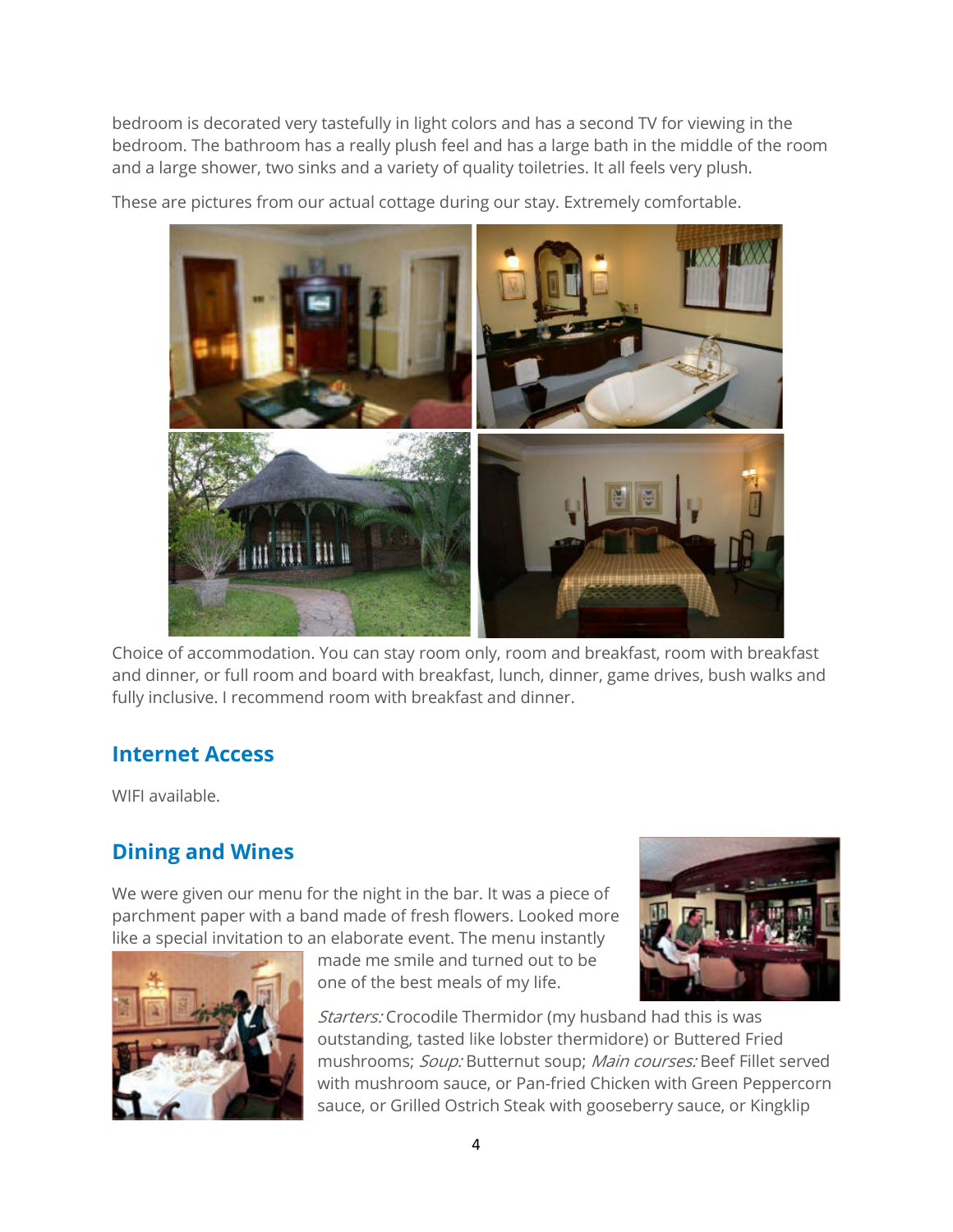Filet (fish) with lemon sauce; *Dessert:* Brandy snap basket filled with mango mousse or honey caramelized banana and vanilla bean ice cream. Something for everyone. The wines that accompanied this meal were outstanding. The dining room decor is Victorian with crisp white linens and incredible service. I wish I could have eaten here again but alas I only had one night.

## **Things To Do**

The area of Victoria Falls offers numerous adventures. These can all be booked from Stanley and Livingstone.

**Elephant Back Safaris** - The Elephant Company operates on the Nakavango Estate and offers you the opportunity to experience these magnificent creatures in their natural habitat. Guests can even enjoy game viewing by elephant.

**Helicopter Trips** - See the Falls from the air whilst enjoying our popular "Flight of Angels". A 15 minute flight by helicopter gives you a unique and unrivalled perspective of the Falls.

**White Water Rafting** - The Zambezi River is regarded by some as the best white water rafting river in the world. Choose from oneday and overnight trips. The new and exhilarating sport of river boarding is now also available.

**Jet Boating** - The latest in adrenalin-pumping adventure to reach the Zambezi. Speed up the river, through narrow gorges and over rapids to come face-to-face with the awe-inspiring Falls, from a completely unique angle.





**Bungi Jumping** - Leap off the Victoria Falls Bridge and plunge 111 meters into the gorge below. The famous bridge spans the countries of Zimbabwe and Zambia, and has a backdrop of the awesome Falls.

**Ra Ikane Sundowner Cruises** - Ra Ikane offers sundowner cruises down the Zambezi River on their small luxurious cruise boat. Sip cocktails and watch the sun set,

whilst drifting past hippos and crocodiles lazing in the shallows.



#### **Summary**

This is a boutique small hotel, with outstanding gracious service, incredible food, large all suite luxury accommodations. A rare find. **Website:** [Stanley Livingstone Hotel](https://www.more.co.za/stanleyandlivingstone/)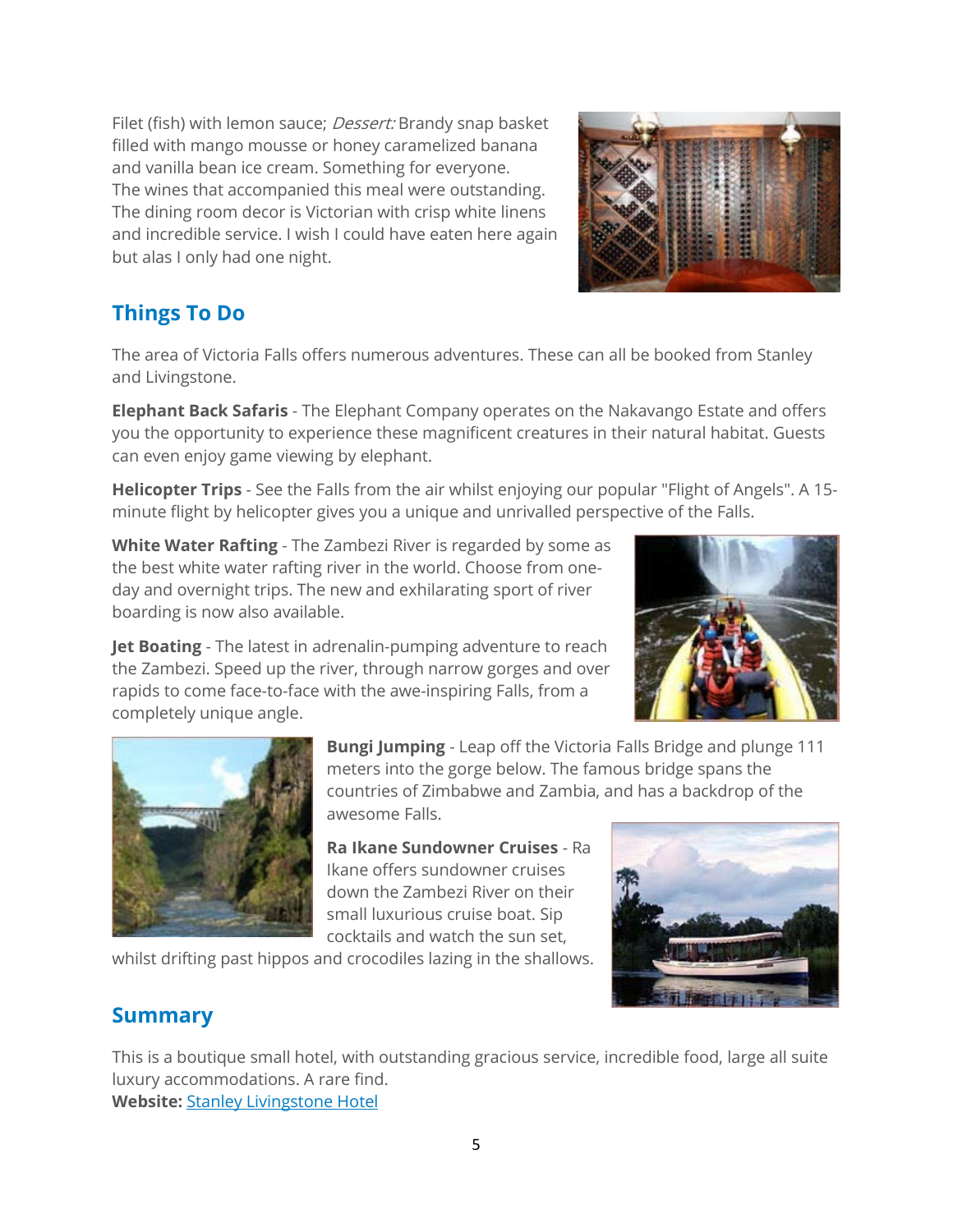# <span id="page-6-0"></span>**Victoria Falls Hotel | Victoria Falls Zimbabwe**

#### **Personal Impression**

This is a charming old hotel that has a character and style. For almost 100 years this hotel has been visited by Royal Families, and celebrities worldwide. The hotel retains its heritage and charm and also has all the modern conveniences for today's traveler. The rooms are nice but as it is an older hotel, they are not luxurious as newer properties. Some of the main public rooms are air conditioned. A member of the "Leading Hotels of the World" chain.

#### **Location of the Hotel**

The hotel is situated in the Victoria Falls National Park overlooking the Victoria Falls Bridge and Batoka Gorge. It is only a 10 minute walk from Victoria Falls on the Zimbabwe side. It is 15 Km from Livingstone airport in Zambia. The grounds are wonderful, sprawling lawns and gorgeous views.



#### **Accommodations**

Many rooms of varying types in different buildings. This is a large hotel with rooms ranging from standard single accommodations to Royal suites with huge living areas. The majority of the rooms have twin beds although there are doubles and kings. 180 rooms in total. Decor is updated but still retains the old-world charm.



#### **Internet Access**

Complimentary WIFI throughout the hotel.

#### **Spa**

As with all large hotels full spa treatments are available.

## **Dining and Wines**

Very elegant and large dining rooms offer extensive menus of game and more traditional fare. The Livingstone Room is the main formal dining room seating 120 people. The dress here is